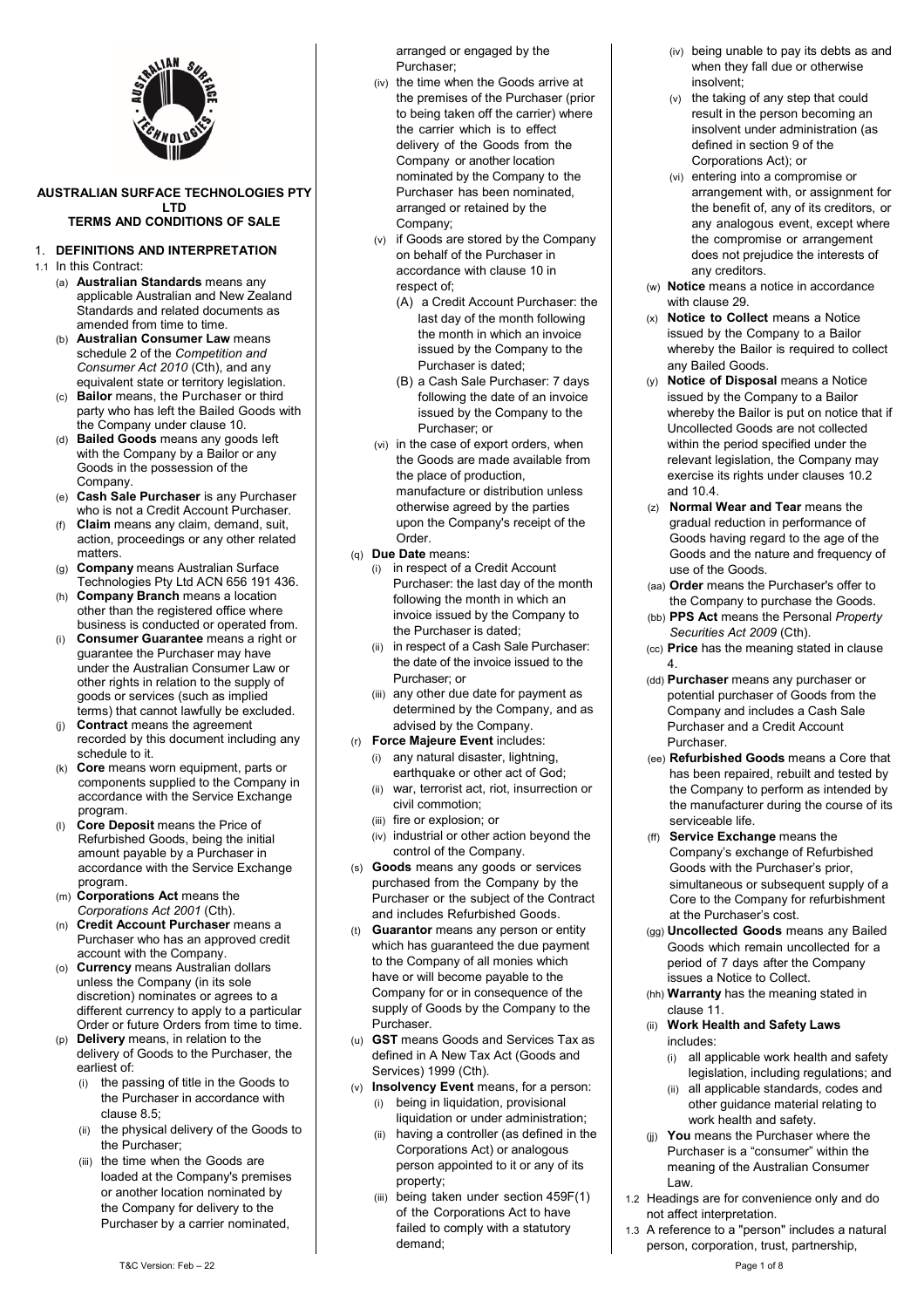unincorporated body or other entity, whether or not it comprises a separate legal entity.

- 1.4 A reference to legislation (including subordinate legislation) is to that legislation as amended, re-enacted or replaced, and includes any subordinate legislation issued under it.
- 1.5 Each indemnity provided by the Purchaser in this Contract is a separate and continuing indemnity which survives the termination of this Contract and the delivery and supply of the Goods.
- 1.6 If the Purchaser is made up of more than one person:
	- (a) an obligation of those persons is joint and several;
	- (b) a right of those persons is held by each of them severally; and
	- (c) any reference to the Purchaser is a reference to each of those persons separately, and any warranty, covenant or indemnity is given by each of them separately.
- 1.7 The parties agree that in this Contract, a reference to "dollars", "\$", a value or a payment amount, is to an amount or value (as the case may be) in the Currency.
- 1.8 Unless otherwise agreed in writing between the parties, the Convention on Contracts for the International Sale of Goods 1980 is excluded from this Contract.

## 2. **ORDER, ACCEPTANCE AND APPLICATION**

# <span id="page-1-2"></span><span id="page-1-1"></span>2.1 If the Purchaser:

- (a) places an Order which is accepted by the company in writing or by actions;
- (b) accepts delivery of the Goods;
- (c) signs an authority to proceed;
- (d) accepts a quotation from the Company that is expressed to be an offer capable of acceptance to form a contract,;
- (e) makes any application for credit in respect of the Goods;
- (f) makes any payment in respect of the Goods or performs any obligation under this Contract,

#### then:

- (g) the Purchaser shall be taken to have agreed to and accepted:
	- (i) the terms of this Contract; and
	- (ii) that (notwithstanding any discussions, agreements, courses of conduct, understandings or arrangements between the Purchaser and the Company, or any statement, representation, request for proposal, or offer made by the Purchaser) this Contract, together with the terms of the quotation and/or any notice of acceptance of the Order given by the Company (if applicable):
		- (A) constitutes the entire agreement between the Purchaser and the Company in connection with the application for credit, Order, sale, purchase, delivery and supply of the Goods; and
		- (B) supersedes and will prevail over all prior discussions, agreements, understandings, courses of conduct or arrangements between the Purchaser and the Company, or any statements,

representations, requests for proposal, or offers made by the Purchaser in connection with the application for credit, Order, sale, purchase, delivery and supply of the Goods;

- (h) the Order and/or application for credit (as the case may be) is accepted by the Company on the basis that this Contract, together with the terms of any quotation and/or any notice of acceptance of the Order given by the Company (if applicable), constitutes the entire agreement between the Purchaser and the Company in connection with the application for credit, Order, sale, purchase, delivery and supply of the Goods.
- 2.2 For the avoidance of doubt, claus[e 2.1](#page-1-1) does not prevent the Contract being varied in accordance with claus[e 27.1.](#page-6-1)
- 2.3 To the fullest extent permitted by law any prior representations, agreements and arrangements, including representations as to the suitability of the Goods, and any descriptions, illustrations and material contained in any advertisement, website, catalogue, price list or brochure are excluded from, and do not form part of, this Contract unless specifically stated in this Contract to the contrary.
- 2.4 All specifications, drawings, and particulars of weight and dimensions of the Goods are approximate only. Unless the accuracy of such specifications, drawings, and particulars of weight and dimensions of the Goods has been confirmed by the Company to the Purchaser in writing in respect of a particular Order, the Purchaser cannot claim against the Company for any deviation in such specifications, drawings, or particulars of weight or dimensions.
- 2.5 Unless agreed in writing by the parties, the Company does not make any promises, assurances, guarantees or representations whatsoever that the Goods comply with Australian Standards.
- 2.6 Any request by the Purchaser to cancel an Order must be made in writing. The Company may, at its discretion, accept or reject the request and specify the terms and conditions and reasonable charges upon which such request may be agreed to.
- 2.7 Acts and omissions (including, without limitation, in relation to the placement or alteration of Orders) of the Purchaser's directors, employees, former directors and/or employees, contractors, agents and any other person who purports to act on behalf of the Purchaser, shall be treated as the Purchaser's acts and omissions. The Purchaser is responsible for the acts and omissions of its directors, employees, former directors and/or employees, contractors, agents and any other person who purports to act on behalf of the Purchaser, even if they act outside their authority.
- 2.8 All Orders (including alterations to Orders) must be in writing, unless the Company agrees otherwise. If the Company permits the Purchaser to make an Order other than in writing, then that permission applies to that Order only, and is subject to such conditions the Company may impose.

# 3. **PERFORMANCE**

- 3.1 Any performance figures in relation to the Goods given to the Purchaser by the Company are estimates only.
- 3.2 The Company is not liable to the Purchaser or any other person for any loss or damage, including any consequential loss or damage (including for example, loss of profits or business opportunity), in connection with a failure of any Goods to attain such figures, unless the Company gives a written guarantee in relation to such figures.
- 3.3 The Purchaser may inspect and test the Goods at the premises of the Company or at other premises with the prior written approval of the Company to verify any of the estimated performance figures. The Purchaser must bear the costs of the inspection, including any transport and any tests except to the extent that inspection or testing is expressly included in the Price.
- 3.4 No performance figures other than performance figures obtained under such inspection and/or testing may be used by the Purchaser to support any claim by the Purchaser.

# <span id="page-1-0"></span>4. **QUOTATIONS AND PRICE**

- 4.1 Any quotation in relation to the Goods issued by the Company is an estimate of the cost of the Goods only and does not constitute an offer by the Company that is capable of acceptance by the Purchaser unless expressly stated to the contrary in the quotation. Any quotation may be withdrawn or altered by the Company without notice. Nothing in this Contract, or any verbal representation, shall oblige the Company to honour any quotation that has been altered or withdrawn by the Company.
- 4.2 If the Company does not alter or withdraw a quotation that is expressed to be capable of acceptance by the Purchaser, then it is valid for the period stated on the quotation or if no period is stated on the quotation, then it is valid for a period of 30 days from the date of the quotation. Nothing in this Contract, or any verbal representation, shall oblige the Company to extend or honour any quotation which has expired in accordance with the terms of this clause. Where the Purchaser places an Order in response to a quotation that is not expressed to be capable of acceptance by the Purchaser, then there is no contract formed until the Company accepts such Order in accordance with claus[e 2.1\(a\).](#page-1-2)
- 4.3 To the extent that an Order made by a Purchaser is inconsistent with a quotation issued by the Company, including noting additional requirements or specifications, the Company is not obliged to honour any additional requirements or specifications not included or noted in the Company's quotation and the Company may apply reasonable additional charges as appropriate, and such additional charges shall form part of the Price.
- 4.4 The Price of the Goods:
	- (a) is the amount, confirmed by the Company, that the Purchaser is required to pay to the Company to purchase the Goods;
	- (b) excludes the cost of carriage;
	- (c) includes the cost of packaging; and (d) is GST exclusive.
		-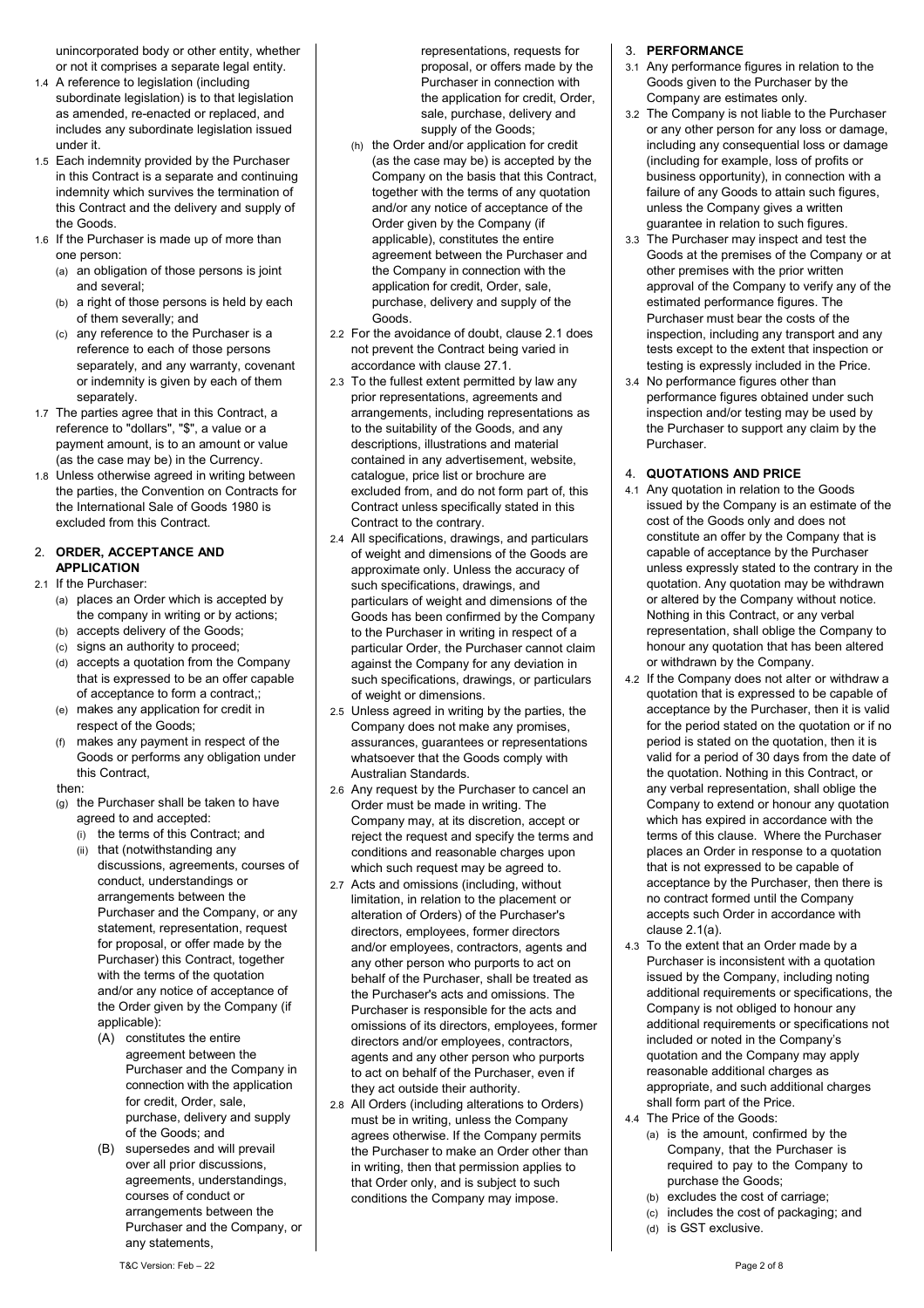- <span id="page-2-1"></span>4.5 The Price of the Goods is subject to reasonable adjustment by the Company to take into account any alteration in costs associated with the delivery of the Goods or, in the case of delivery by instalments, prior to the final delivery of the Goods. For the purpose of this claus[e 4.5,](#page-2-1) the Price of the Goods can be increased by the Company:
	- (a) at the Company's sole discretion and, with written notice to the Purchaser, if exchange rate fluctuations between the date of any quotation provided to the Purchaser and the date the Company purchases imported Goods causes the cost of those Goods to increase by more than 5%; and
	- (b) without notice to the Purchaser if any government authority imposes any further duty, tax or fee in respect of the Goods or this Contract.
- 4.6 The Purchaser agrees to pay to the Company any reasonable adjustment to the Price of the Goods pursuant to clause [4.5.](#page-2-1)
- 4.7 Any Price concession or discount the Company provides to the Purchaser is conditional on the Purchaser's full compliance with this Contract and shall not give rise to any expectation of any future Price concession or discount being offered to the Purchaser, and shall in no way oblige the Company to offer any future Price concession or discount to the Purchaser.

# 5. **PAYMENT**

- 5.1 The Purchaser agrees to accept and pay for the Goods in accordance with this Contract.
- <span id="page-2-2"></span>5.2 Payment of any invoice issued by the Company must be made:
	- (a) in full by the Due Date; and
	- (b) in the Currency applicable to the Order
- to which the invoice relates. 5.3 The provisions in clause [5.2](#page-2-2) are a condition precedent to future deliveries and services under this Contract or any other contract between the Purchaser and the Company.
- 5.4 Without prejudice to any other right or remedy the Company may have:
	- (a) it may charge the Purchaser interest on any overdue amounts payable by the Purchaser to the Company at the then prevailing penalty interest rate fixed by the Attorney General under section 2 of the Penalty Interest Rate Act 1983 calculated daily on the amount overdue from the Due Date until payment is received in full. If no such rate exists, the Company may nominate an overdraft interest rate charged by a major Australian bank plus 2.5%;
	- (b) it may charge the Purchaser for any costs or expenses, including the Company's reasonable legal costs, incurred in recovering or seeking to recover from the Purchaser, or any Guarantor, any overdue amounts payable by the Purchaser to the Company; and
	- (c) if at any point in time there is an overdue amount payable by the Purchaser to the Company, then:
		- (i) the Company may, at its discretion, notify the Purchaser in writing of all monies payable by the Purchaser to the Company (whether or not the Due Date in respect of those monies has passed);
- (ii) if the Company notifies the Purchaser in accordance with claus[e 5.4\(c\)\(i\),](#page-2-3) then notwithstanding claus[e 5.2,](#page-2-2) the Purchaser must, within 7 days of receiving the notification, pay all monies specified in the notice (whether or not the Due Date in respect of those monies has passed) to the Company; and
- (iii) the Company may at its sole discretion suspend or cancel any existing credit arrangement with the Purchaser. The Company may then reinstate any credit arrangement with the Purchaser, on the same or different terms, at any time, at its sole discretion.
- 5.5 The Purchaser indemnifies the Company for any and all expenses incurred by the Company in enforcing the Company's rights against the Purchaser under this Contract or any guarantee provided by a Guarantor and will reimburse the Company as a debt due and payable for such expenses when requested to do so by the Company.
- 5.6 The Purchaser must not withhold payment of any invoice by reasons of set off, counter claim or otherwise.

# 6. **DELIVERY**

- 6.1 The Purchaser must provide the Company with adequate Delivery instructions for the Goods no later than 7 days after the Company informs the Purchaser that the Goods are ready for collection.
- 6.2 Where the Company agrees to provide Delivery of the Goods to the Purchaser: (a) the Company may, on or at the time of acceptance of the Order approve and accept the Delivery time;
	- (b) the Company will use its best endeavours to deliver the Goods within the accepted or agreed time with the Purchaser, or if no such time is agreed, then at the Company's reasonable discretion; and
	- (c) any Delivery time is an estimate only and the Company shall not be responsible for any loss or damage suffered as a result of the failure to meet any Delivery date, whether agreed to by the parties to this Contract or otherwise. The Purchaser shall not be relieved of performance because of the Company's failure to meet a Delivery date.
- 6.3 If by any reason of any event beyond the reasonable control of the Company, including any Force Majeure Event, Delivery becomes impracticable or impossible in the Company's opinion, the Company may terminate this Contract by Notice to the Purchaser. In these circumstances, the Purchaser must pay to the Company any unpaid amounts in relation to such Goods (including any variation thereof) that were actually delivered.

# 7. **COST OF CARRIAGE AND PACKING**

- <span id="page-2-3"></span>7.1 The Price excludes the cost of carriage from the premises of the Company or another location nominated by the Company to the Purchaser unless otherwise agreed in writing between the Purchaser and the Company.
- 7.2 The Purchaser may specify the carrier to effect delivery of the Goods from the

Company or another location nominated by the Company to the Purchaser. Where the Purchaser does not specify the carrier in its delivery instructions, the Company may nominate, arrange or retain the carrier.

- 7.3 The Purchaser must bear all carriage costs, including associated insurance costs, unless otherwise agreed in writing between the Company and the Purchaser.
- 7.4 The Price includes standard packing unless otherwise agreed in writing between the Purchaser and the Company.

# <span id="page-2-4"></span>8. **TITLE AND RISK**

- 8.1 The risk in the Goods passes to the Purchaser from Delivery.
- 8.2 The Company is not liable for any loss or damage or deterioration of the Goods after risk in the Goods has passed to the Purchaser.
- 8.3 The Company's rights under this claus[e 8](#page-2-4) secure:
	- (a) the Company's right to receive the Price for all the Goods sold under this Contract; and
	- (b) all other amounts owing to the Company under this Contract or any other agreement between the Purchaser and the Company.
- 8.4 All payments received from the Purchaser must be applied in accordance with section 14(6)(c) of the PPS Act.
- <span id="page-2-0"></span>8.5 Until full payment in cleared funds is received by the Company for all Goods supplied by it to the Purchaser, as well as all other amounts owing to the Company by the Purchaser under this or any other Contract:
	- (a) legal title and property in all Goods supplied under this Contract remains vested in the Company and does not pass to the Purchaser;
	- (b) the Purchaser must store the Goods separately and in such a manner and maintain any labelling and packaging of the Company, so that the Goods are clearly and readily identifiable as the property of the Company;
	- (c) the Purchaser must not sell the Goods except in the ordinary course of its business;
	- (d) the Purchaser holds and agrees to hold the proceeds of any sale, lease or other dealing with the Goods for the Company in a separate bank account with a bank which does not (and will not in the future) provide finance to the Purchaser; and
	- (e) the Company may repossess the Goods if any amount due in respect of the Goods is outstanding or if the Company reasonably believes that any such amount will not be paid in full when it falls due for payment.
- <span id="page-2-5"></span>8.6 In addition to any rights the Company may have under Chapter 4 of the PPS Act, the Company may, at any time, demand the return of the Goods and shall be entitled without notice to the Purchaser and without liability to the Purchaser, to enter any premises where it suspects the Goods may be located in order to search for and remove the Goods without committing a trespass, even though they may be attached or annexed to other goods or land not the property of the Company, and for this purpose the Purchaser: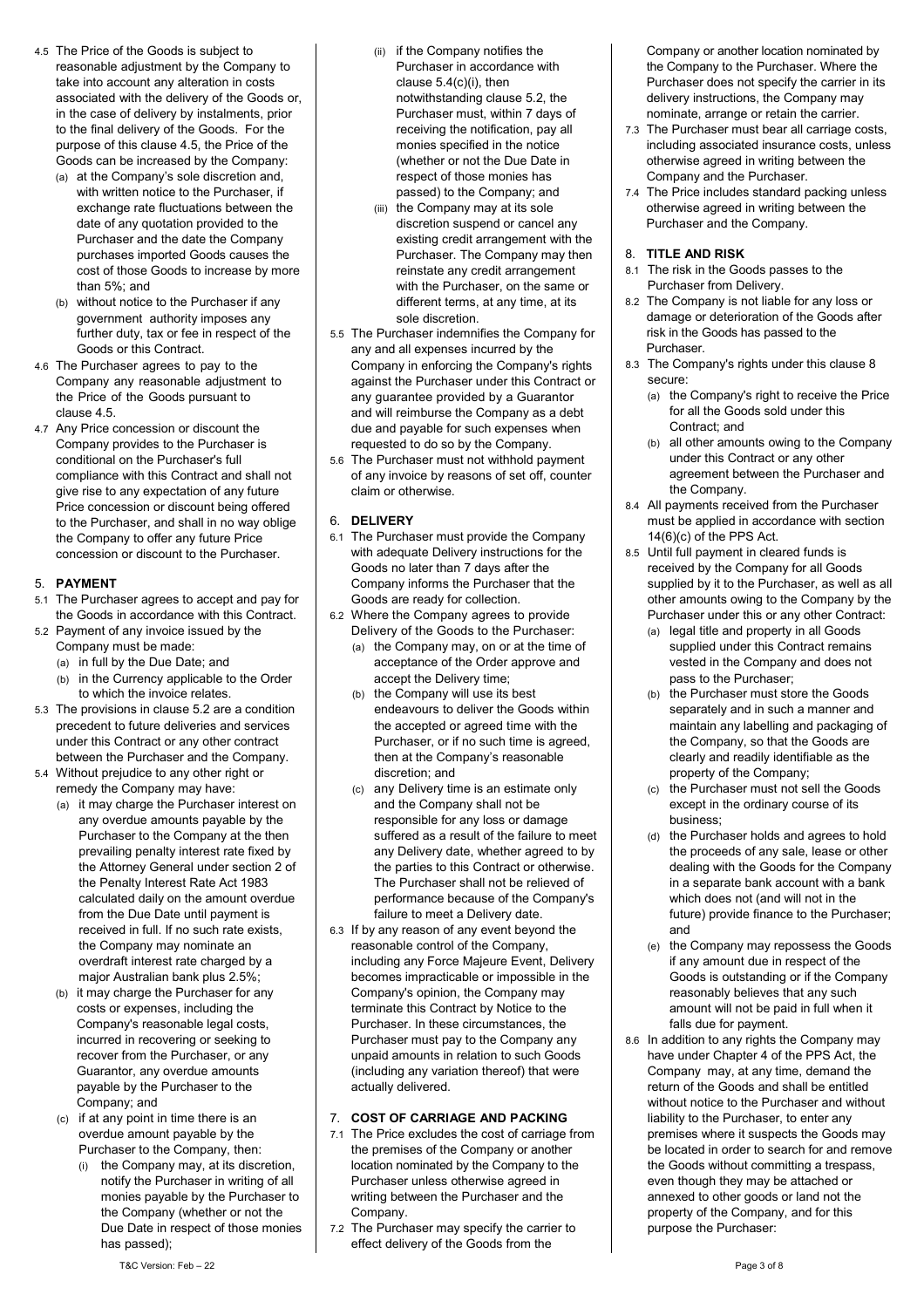- (a) grants the Company an irrevocable licence to enter upon any premises of the Purchaser for the purpose of taking possession of the Goods in accordance with this clause; and
- (b) undertakes that it will procure any necessary authority to enter from any relevant person and also indemnifies the Company from and against all loss suffered or incurred by the Company as a result of exercising its rights under this claus[e 8.6.](#page-2-5)

If there is any inconsistency between the Company's rights under this claus[e 8.6](#page-2-5) and its rights under Chapter 4 of the PPS Act, this claus[e 8.6](#page-2-5) prevails to the extent permitted by law.

- 8.7 The Purchaser warrants that it does not intend to use the Goods predominantly for personal, domestic or household purposes.
- 8.8 The Purchaser must, at its own cost, insure and keep insured the Goods against such risks as a prudent owner of the Goods would insure at their full cost price, with a reputable insurance company.
- 8.9 The Purchaser may sell and deliver the Goods as the Company's fiduciary to a third party in the ordinary course of the Purchaser's business provided that:
	- (a) where the Purchaser is paid by the third party for the Goods, the Purchaser shall account to the Company in respect of the payment in accordance with the Purchaser's fiduciary obligations; and
	- (b) where the Purchaser is not paid by the third party the Purchaser agrees to assign to the Company its claim against the third party upon receiving the Company's written request to that effect.
- 8.10For the purposes of this claus[e 8,](#page-2-4) where the Company supplies particular Goods of the same or similar nature on multiple occasions, where the Purchaser does not make payment in respect of particular Goods, the non-payment is treated as being first in respect of particular Goods of the same or similar nature still in the possession of the Purchaser, and then against particular Goods which have passed out of the possession of the Purchaser.

#### <span id="page-3-3"></span>9. **PPS ACT**

- 9.1 Unless a contrary intention appears, words or expressions used in this clause [9](#page-3-3) that are defined in the PPS Act have the same meaning as given to them in the PPS Act.
- 9.2 The Purchaser agrees that this Contract constitutes a security agreement for the purposes of the PPS Act and creates a security interest (as defined in the PPS Act) in all Goods previously supplied by the Company to the Purchaser and all future Goods supplied to the Purchaser.
- 9.3 The Purchaser agrees to do all such things, including providing any necessary consents, signing all necessary documents, and providing any further information, as reasonably required by the Company from time to time, to enable the Company to register a first ranking perfected security interest in respect of all Goods supplied by the Company to the Purchaser, or exercise any rights in connection with any security interest.
- 9.4 The Purchaser acknowledges that it shall be liable for the costs and expenses incurred by the Company in relation to the registration,

maintenance, enforcement or discharge of any security interest, and must make payment to the Company for any such reasonable costs incurred by the Company on demand by the Company.

- 9.5 The Purchaser acknowledges that it shall assist the Company, to the extent required, in relation to the registration, maintenance, enforcement or discharge of any security interest.
- 9.6 Until such time as title to the Goods passes to the Purchaser, the Purchaser agrees not to register, or permit to be registered, a security agreement in relation to the Goods in favour of a third party without the prior written consent of the Company.
- 9.7 The Purchaser acknowledges that it shall not, without prior written notice to the Company, change its corporate or trading name or amend any registration documentation, or act in any manner, which would adversely impact on the Company's registered security interest.
- 9.8 The Company need not give any notice to the Purchaser or any other person (including a notice of verification statement) unless the notice is required to be given by the PPS Act and cannot be excluded.
- 9.9 The Purchaser agrees pursuant to section 115 of the PPS Act:
	- (a) that sections 125, 142 and 143 of the PPS Act do not apply to this Contract; and
	- (b) to waive its right to receive any notice, details, or other document from the Company under sections 95, 121(4), 130, 135, 132(3)(d) and 132(4) of the PPS Act.
- 9.10 Pursuant to section 125(3) of the PPS Act, the Company may delay disposing of, or taking action to retain, the whole or part of the collateral that it seizes under section 123 of the PPS Act, for as long as it sees fit in its absolute discretion.

#### <span id="page-3-0"></span>10. **UNCOLLECTED GOODS: CONTRACTUAL LIEN AND SECURITY INTEREST**

- 10.1The Purchaser warrants that it has full and unencumbered title to any Bailed Goods.
- <span id="page-3-1"></span>10.2 From the time the Company (or its subcontractors, servants or agents) receives the Bailed Goods into its custody, the Company shall have a special and general lien on the Bailed Goods and a right to sell the Bailed Goods whether by public or private sale or auction without notice, for any amounts due to the Company which have been unpaid for a period of 26 weeks.
- <span id="page-3-4"></span>10.3 In addition, the lien shall cover all of the costs and expenses of the lien, including the costs of a public or private sale or auction, including any legal costs and administration costs. The lien and rights granted by this claus[e 10](#page-3-0) shall survive delivery of the Bailed Goods and the Company shall be entitled to retain the proceeds of sale of the Bailed Goods in respect of any outstanding amounts whatsoever referred to in this clause. The Purchaser accepts that any sums due and owing to the Company are secured debts and that any payment made to the Company in discharge of the lien does not amount to a preference, priority or advantage, in any manner or turn.
- <span id="page-3-2"></span>10.4 The Company may sell or otherwise dispose of such Bailed Goods pursuant to clause [10.3](#page-3-4) as principal and not as agent and the

Company is not the trustee or the power of sale.

- 10.5 From the time the Company (or its subcontractors, servants or agents) receive the Bailed Goods into its custody, the Bailed Goods and all of the Purchaser's present and future rights in relation to the Bailed Goods, are subject to a continuing security interest in the Company's favour for the payment of all amounts of any kind due to the Company whatsoever and without limitation and for any and all debts, charges, expenses or any other sums due and owing by the Purchaser (or its principals, servants or agents). In addition the continuing security interest shall cover all the costs and expenses of exercising the lien, including the costs of public or private sale or auction, including any legal costs and administration costs.
- 10.6 For the purposes of this Contract, and in particular this clause as a whole, the Company shall be deemed to have custody and possession of the Bailed Goods whether the Bailed Goods are in the actual physical custody and possession of the Company (or its subcontractors, servants or agents on the Company's behalf), and whether or not the Company is in possession of any documents of title relating to the Bailed Goods. The Purchaser agrees that the Company has possession of the Goods within the meaning of section 24 of the PPS Act, even if the Bailed Goods are in the possession of the Company's subcontractors, servants or agents.
- 10.7 The Purchaser acknowledges that the Company may, at the Purchaser's cost, register a security interest in the Bailed Goods, and all of the Company's present and future rights in relation to the Bailed Goods, on the Personal Property Securities Register established under the PPS Act.
- 10.8 The Purchaser will not:
	- (a) permit to subsist any other security interest in relation to the Bailed Goods which would rank ahead of the Company's security interest; or
	- (b) except in the normal course of business, sell, lease or dispose of, or permit the sale, lease or disposal of, the Bailed Goods, whilst they are in the possession of the Company (or its subcontractors, servants or agents).
- 10.9 In the event of any inconsistency between this Contract and any laws dealing with Uncollected Goods, these terms and conditions will prevail to the extent permitted by law.
- <span id="page-3-5"></span>10.10 The Bailor is liable to the Company, and the Company may charge to the Bailor, the following charges in relation to any Goods or Uncollected Goods:
	- (a) a charge of \$70.00 per square metre per month for storing the Uncollected Goods from the date of the expiration of the period specified in the Notice to Collect;
	- (b) an administration charge of \$20.00, or such higher amount as may be reasonable, for each item of Bailed Goods; and
	- (c) any expenses of the Company incidental to the sale or such other disposition of the Uncollected Goods under this clause [10.](#page-3-0)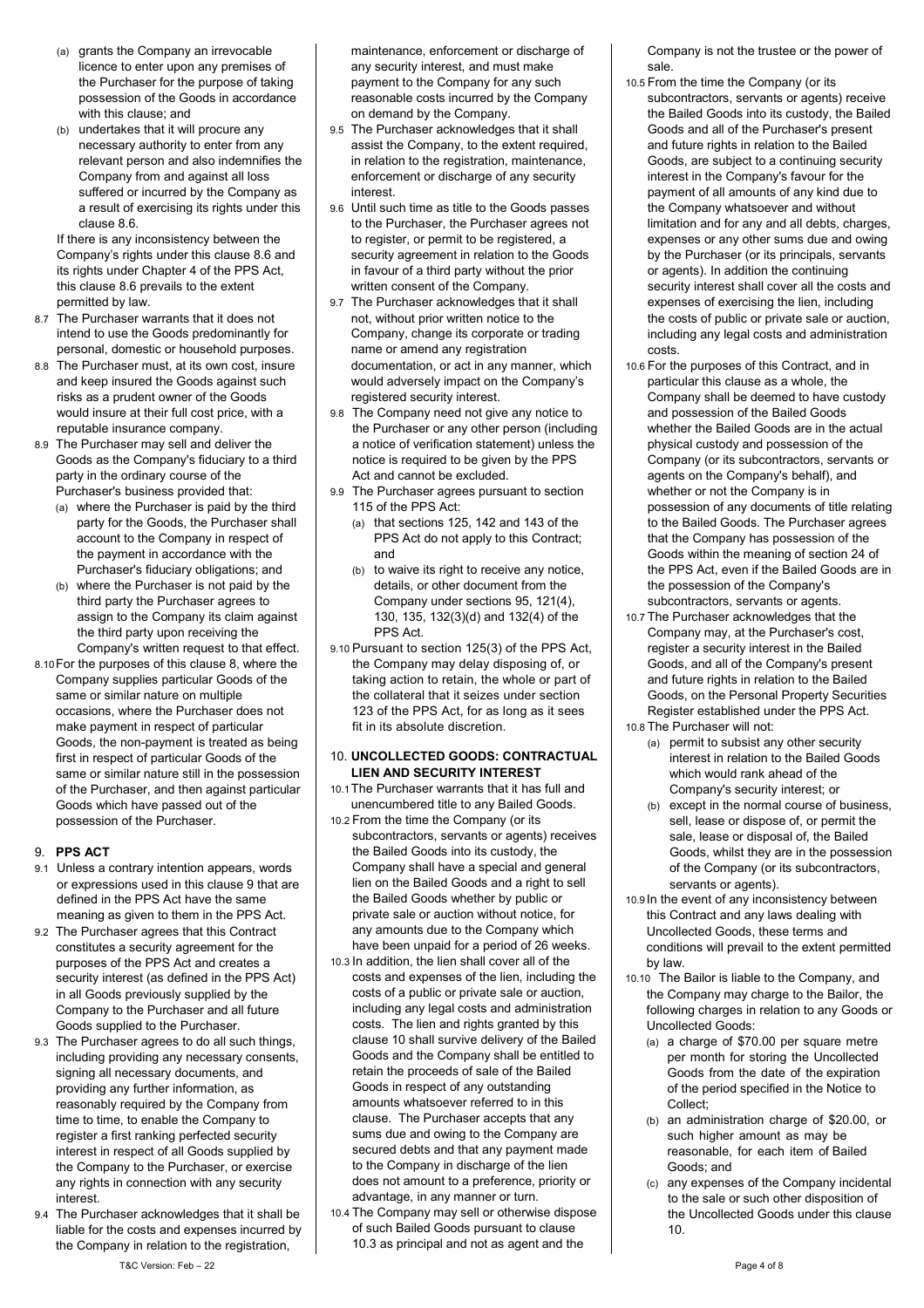- 10.11 The charges under clause [10.10](#page-3-5) are a debt due and payable to the Company.
- 10.12 Any Goods or Uncollected Goods stored by the Company are at the Bailor's risk.

# <span id="page-4-0"></span>11. **WARRANTY**

- 11.1The Company gives the warranty contained in Schedule 1 in respect of the Goods (**Warranty**).
- 11.2Subject to claus[e 13,](#page-4-1) where You are:
	- (a) a consumer within the meaning of the Australian Consumer Law, our Goods come with guarantees that cannot be excluded under the Australian Consumer Law. You are entitled to a replacement or refund for a major failure and compensation for any other reasonably foreseeable loss or damage. You are also entitled to have the Goods repaired or replaced if the Goods fail to be of acceptable quality and the failure does not amount to a major failure; or
	- (b) not a consumer within the meaning of the Australian Consumer Law, the guarantees referred to in clause 11.2(a) above do not apply.

11.3 The Warranty is given in addition to all statutory rights conferred on the Purchaser.

- 11.4 The Company does not make any promise, for example, that any part or repair facility in respect of the Goods will be available at any time or at any specified location, other than as expressly provided for in the Warranty.
- 11.5The Company will use its reasonable endeavours to make available to the Purchaser the benefit of any guarantee or warranty given by the manufacturer to the Company in respect of any Goods not manufactured by the Company.

# 12. **REPAIRS AND REPLACEMENTS**

- <span id="page-4-3"></span>12.1The Purchaser acknowledges and agrees that the Company shall carry out testing of any Goods or Bailed Goods, or component or part of the Goods or Bailed Goods, that:
	- (a) are to be serviced or repaired under this contract; or
	- (b) have been returned under clause [16;](#page-4-2) or (c) are to be replaced or repaired under
	- claus[e 11,](#page-4-0) to the original specifications of those Goods.
- 12.2 Where testing occurs under clause [12.1,](#page-4-3)  the Purchaser acknowledges and agrees

that:

- (a) the Purchaser will release and indemnify the Company and hold it harmless in respect of any breach or any damage that arises during the testing as a result of Normal Wear and Tear in the Goods or Bailed Goods or that component of the Goods or Bailed Goods that has not been repaired or replaced; and
- (b) the Company shall not be liable for any consequential loss or damage in connection with the testing or that arises from the Goods being damaged during testing.

# <span id="page-4-1"></span>13. **LIMITATION OF LIABILITY**

13.1With the exception of Consumer

Guarantees, the Company excludes: (a) any term, condition or warranty that may otherwise be implied into this Contract; and

- (b) any liability for loss or damage incurred as a result of or in connection with the negligence of the Company; and
- (c) any liability to the Purchaser or to any other person for any loss of profit or other economic loss, indirect, special, consequential, general or other similar loss or damage how so ever arising.
- 13.2Subject to clause 13.3, the liability of the Company in respect of any breach of or failure to comply with any Consumer Guarantee is limited to the events set out in Schedule 1.
- 13.3 The liability of the Company in respect of any breach of or failure to comply with a Consumer Guarantee will not be limited in the way set out in clause 13.2 if:
	- (a) the Goods supplied are Goods 'of a kind ordinarily acquired for personal, domestic or household use or consumption', as that expression is used in section 64A of the Australian Consumer Law;
	- (b) it is not 'fair or reasonable' for the Company to rely on such limitation in accordance with section 64A(3) of the Australian Consumer Law; or
	- (c) the relevant Consumer Guarantee is a guarantee pursuant to sections 51, 52 or 53 of the Australian Consumer Law.

# <span id="page-4-6"></span>14. **WARRANTY, COVENANT AND INDEMNITIES BY THE PURCHASER**

- <span id="page-4-4"></span>14.1The Purchaser warrants the accuracy of any specification or information relating to the Goods or this Contract provided to the Company including via any third party who is the Purchaser's customer, supplier, contractor, subcontractor or agent.
- <span id="page-4-5"></span>14.2The Purchaser covenants not to make any Claim against any employee, director, agent or subcontractor of the Company in connection with this Contract including in connection with any misrepresentation by, or negligence of, them or the Company.
- 14.3Without limitation to any other right or remedy of the Company under this Contract or at common law, to the maximum extent permitted by law, the Purchaser must indemnify and hold harmless the Company and its employees, directors, officers, agents and subcontractors in respect of any and all Claims, losses and liabilities incurred by the Company and its employees, directors, officers, agents, contractors and subcontractors as a result of, or arising directly or indirectly from:
	- (a) a breach by the Purchaser of clause [14.1](#page-4-4) or claus[e 14.2;](#page-4-5) and/or
	- (b) the supply or delivery of Goods by or on behalf of the Company, except to the extent such Claims, losses or liabilities arise directly from a breach of this Contract by the Company or, the gross negligence or wilfully wrongful act or omission of the Company or its employees, directors, officers, agents, contractors and subcontractors.
- 14.4 If the Purchaser fails to accept or to pay for the Goods in accordance with this Contract, then the Purchaser must (without prejudice to any other rights of the Company) indemnify the Company and hold it harmless in respect of any Claim, loss, damage, cost of labour or other overhead or expense, that is attributable to such failure.

14.5The benefit of this clause [14](#page-4-6) is held on trust by the Company for the benefit of its employees, directors, agents, contractors and subcontractors and can be enforced by the Company on their behalf.

#### 15. **SUSPENSION AND TERMINATION**

<span id="page-4-7"></span>15.1 If the Purchaser:

- (a) defaults in any of its obligations under this Contract;
- (b) suspends or ceases to carry on business; or
- (c) is, or the Company in its reasonable discretion determines that it is likely to be, the subject of an Insolvency Event; then the Company may immediately upon notifying the Purchaser, do one or more of the following:
- (i) terminate this Contract or any other contract between the parties to this Contract including any credit arrangement;
- (ii) suspend the performance of any or all of its obligations under this Contract until the end of the period in which the Purchaser has suspended or ceased to carry on business;
- (iii) demand immediate payment for any Goods:
	- (A) already delivered or provided by the Company to the Purchaser for which payment in accordance with this Contract has not been received by the Company; and
	- (B) ordered by the Purchaser but not yet delivered or provided by or on behalf of the Company, other than that contained in the Warranty; and/or

(iv) exercise those rights under clause [8.6.](#page-2-5)

15.2The rights of the Company provided for in claus[e 15.1](#page-4-7) shall be without prejudice to any other rights the Company may have against the Purchaser.

#### <span id="page-4-2"></span>16. **RETURN OF GOODS**

- <span id="page-4-8"></span>16.1The Purchaser must not return Goods to the Company except upon the written consent of the Company obtained in advance of such return.
- 16.2Any request by the Purchaser to return Goods to the Company must be made within 30 days of receipt of Goods by the Purchaser and must be returned to the Company within 14 days of the date of written consent (or otherwise within the Warranty Period).
- 16.3Subject to claus[e 11,](#page-4-0) Goods specially procured or procured on indent or manufactured for the Purchaser are not returnable.
- 16.4Responsibility for the return carriage of Goods rests solely with the Purchaser.
- 16.5Any consent given under claus[e 16.1](#page-4-8) may specify further terms and conditions and charges upon which a return may be made.
- 16.6Where Goods are returned by the Purchaser under this clause, or the Company inspects the Goods for the purposes of a potential Warranty claim at a particular location, then the Company shall, in its reasonable discretion, determine whether the Purchaser has any rights against the Company in relation to those Goods under the Warranty. If the Company determines that the Purchaser has no such rights, then the Purchaser must: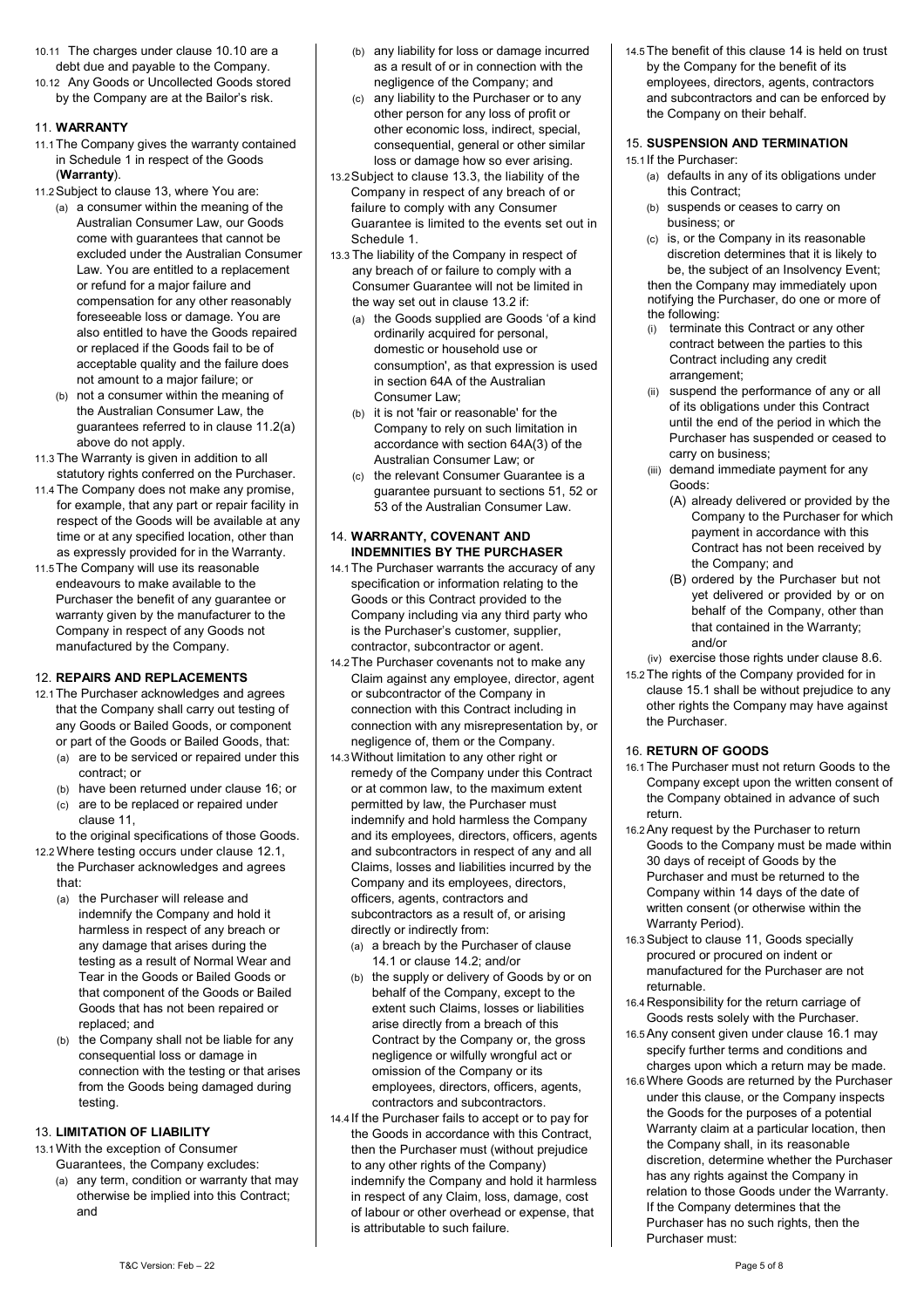- (a) reimburse the Company for all related shipping costs incurred by the Company; and
- (b) pay to the company reasonable labour costs and travel costs associated with travelling to a particular location to test or inspect the goods; and
- (c) in the case of goods previously serviced or repaired by the Company, pay to the Company an amount equal to the Company's reasonable costs incurred in inspecting and testing the goods; and
- (d) in the case of products sold by the Company, pay to the Company an amount representing the Company's costs associated with undertaking inspection and repackaging, warehousing and handling and/or returns to suppliers, being 25% of the Price of the Goods,
- by the applicable Due Date.

#### <span id="page-5-0"></span>17. **LAWFUL USE OF GOODS**

17.1The Purchaser must:

- (a) acquaint itself with the requirements of all relevant Government and statutory bodies or other authority (including, but not limited to, a manufacturer's technical, copyright and operational requirements) in relation to the Goods and to the application(s) to which the Goods are put; and
- (b) comply with such requirements at all times while the Goods are in its possession or under its control; and
- (c) procure that any purchaser of the Goods from the Purchaser acquaints itself with and complies with such requirements.
- 17.2The Purchaser must:
	- (a) comply with any instructions by the Company relating to the Goods; and
	- (b) indemnify the Company in respect of any breach of this claus[e 17.](#page-5-0)

# <span id="page-5-1"></span>18. **INTELLECTUAL PROPERTY RIGHTS**

- 18.1No right or licence is granted to the Purchaser under any patent, copyright, registered design or other intellectual or industrial property right or interest other than the right to install, operate or resell the Goods in the ordinary course of the Purchaser's business.
- 18.2Copies of documents in relation to the Company or the Goods such as drawings, plans and specifications that the Company submits to the Purchaser remain the property of the Company. The Purchaser must treat the information contained in those documents as strictly confidential. The Purchaser must use the information contained in those documents only to install or operate the Goods. The Purchaser must not use this information in any other way to the advantage of the Purchaser or the detriment of the Company.
- 18.3By purchasing the Goods, the Purchaser does not gain any licence or right under any of the Company's intellectual or industrial property such as a patent, registered design, trademark or copyright, or confidential information, and shall indemnify the Company in respect of any breach of this claus[e 18.](#page-5-1)

## 19. **WEBSITES**

- 19.1By placing an Order via a Company website, the Purchaser:
	- (a) makes an offer to purchase the Goods selected according to the terms of this Contract; and
	- (b) agrees to the terms of use of the Company website, including conditions regarding the content, trademarks and links contained on the Company website. The Company reserves the right to refuse service or supply, or cancel Orders at its sole discretion.
- 19.2 It is the Purchaser's responsibility to ensure that any Goods or information available via a Company website meet the specific requirements of the Purchaser, including but not limited to, fitness for purpose.
- 19.3Unless otherwise agreed in writing, the Company makes no warranties, representations, statements or guarantees (whether express, implied in law or residual) as to the accuracy, timeliness, performance, completeness or suitability of the information or Goods found or offered on a Company website, for any particular purpose. The Purchaser acknowledges that such information and materials may contain inaccuracies or errors and the Company expressly excludes liability for any such inaccuracies or errors to the fullest extent permitted by law.

#### 20. **GOODS MADE TO THE PURCHASER'S SPECIFICATION**

- <span id="page-5-2"></span>20.1 If the Goods are manufactured to the design or specification of the Purchaser, the Purchaser warrants that the design, specification and Goods do not infringe any intellectual property right of a third party (such as a patent, copyright, trademark or registered design) or other like protection of any other person, and comply with any applicable statute, statutory instrument or regulation.
- 20.2The Purchaser must indemnify the Company and hold it harmless in respect of any breach of clause [20.1.](#page-5-2)

#### 21. **SERVICE EXCHANGE**

- 21.1 Where the Purchaser wishes to exchange a Core on a Service Exchange basis and the Company can provide such service at the time, the Purchaser will offer to exchange the Core with Refurbished Goods by sending the Company an Order authorising the Company to;
	- (a) repair the Purchaser's Core; and (b) charge the Core Deposit applicable to
- the Refurbished Goods. 21.2 If the Company accepts the Order, then the Purchaser must pay the Core Deposit to the Company at that time or on credit terms at the Company's sole discretion and the Company will:
	- (a) exchange the Core with Refurbished Goods of the same, comparable, or superseded model and part number;
	- (b) accept delivery of the Purchaser's Core in accordance with clause 21.5;
	- (c) inspect and assess for acceptance and then repair, rebuild or refurbish, and test the Core to the extent which enables the Core to be placed into the Company's inventory and issued to the Purchaser or

another customer as Refurbished Goods; and

- (d) invoice the Purchaser for the cost of repairing, rebuilding, refurbishing and testing the Core including the costs of labour, materials, machinery and equipment, and consumables at the Company's then prevailing standard Price.
- 21.3 Where the Purchaser has paid the Core Deposit the Company will;
	- (a) return the Core Deposit less the cost of repairing, rebuilding, refurbishing and testing the Core as invoiced to the Purchaser under 21.2(e);
	- (b) retain the Core Deposit if the Purchaser does not supply a Core in accordance with clause 21.5; or
	- (c) retain the Core Deposit or part thereof at the Company's reasonable discretion if the Core does not meet the core acceptance standards published separately and available by contacting the Company, in which case the Company will allow the Purchaser to collect such Core provided it does so within 7 days of the Company notifying the Purchaser that the Core does not meet such standards.
- 21.4 The Purchaser agrees:
	- (a) to pay the Core Deposit for the Refurbished Goods;
	- (b) to deliver the Core to the Company in accordance with clause 21.5;
	- (c) to return to the Company at the Purchaser's cost, with the Core or otherwise, any apparatus, frame or structure provided by the Company to support the Refurbished Goods during transport and delivery to the Purchaser, or pay to the Company the reasonable replacement cost of any such apparatus, frame or structure;
	- (d) to pay the invoice from the Company for the cost of repairing, rebuilding, refurbishing and testing the Core less the applicable Core Deposit paid;
	- (e) to only use the Refurbished Goods for the purpose for which the goods were designed;
	- (f) to advise the Company of any malfunctioning of the Refurbished Goods as soon as practically possible and to cease using the Refurbished Goods as soon as it becomes aware of any malfunction;
	- (g) not to alter or make any addition to the Refurbished Goods without the prior written consent of the Company; and
	- (h) where the Purchaser undertakes servicing and maintenance of the Refurbished Goods resulting in the replacement of existing parts of the Refurbished Goods, to use only genuine new or reconditioned parts, components and other items, and such parts will become the property of the Company.
- 21.5 Cores must be delivered to the Company within 14 days of Delivery of the Refurbished Goods and if the Purchaser fails to comply with this clause 21.5 the Purchaser must pay the Core Deposit to the Company immediately upon being invoiced for the Core Deposit.
- 21.6 Title to and ownership of the Core passes to the Company at the time of acceptance of the Core by the Company according to the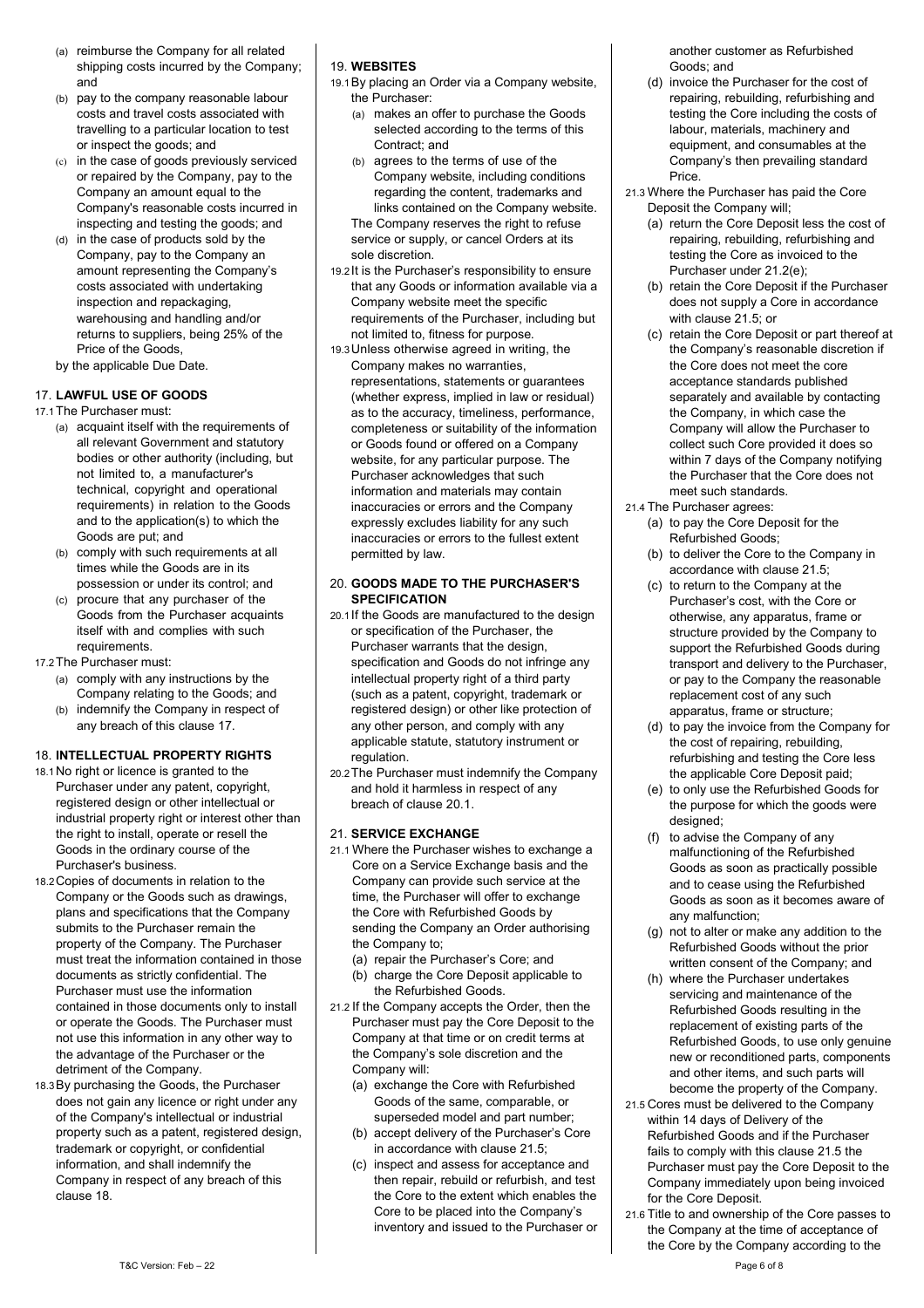core acceptance standards published separately and available by contacting the Company.

- 21.7 The Company provides the same Warranty for Refurbished Goods supplied in accordance with Service Exchange as for Goods as set out in clause 11 and Schedule 1.
- 21.8 Freight charges for the delivery of Refurbished Goods and the supply of Cores are payable by the Purchaser.
- 21.9 Where any term of this clause 21 conflicts with another clause of this Contract, the terms of this clause 21 prevails to the extent of the inconsistency.

#### 22. **WORK HEALTH AND SAFETY**

- 22.1To the fullest extent permitted by law, the Company is not liable for any Claim regarding the Goods made to the Purchaser's specification brought under or in relation to Work Health and Safety Laws.
- 22.2The Purchaser warrants that it has provided the Company with all relevant information required for the Goods to comply with Work Health and Safety Laws.
- 22.3The parties agree that the Company is entitled to rely fully on the information provided by the Purchaser in relation to the design and specification of the Goods.
- 22.4 If the Goods are manufactured to the design or specification of the Purchaser, the Purchaser warrants that the design, specification and Goods comply with Work Health and Safety Laws.
- 22.5The Purchaser covenants that it is responsible for, and will not threaten to make or initiate, or make or initiate any Claim against the Company in relation to:
	- (a) loss or damage caused by errors or omissions in the information provided by the Purchaser, or any third party who is the Purchaser's customer, supplier, contractor, subcontractor or agent, to the Company; or
	- (b) any modifications to the Goods made or caused by the Purchaser or any other person.
- 22.6Nothing in this clause is intended to exclude or limit any duties imposed on the Company by Work Health and Safety Laws that cannot be excluded or limited.

#### 23. **ASSIGNMENT AND SUBCONTRACTING**

23.1The Company may assign, sub-contract or sub-let this Contract or the production, manufacture or supply of the whole or any part of the Goods without seeking the consent of the Purchaser.

#### 24. **WAIVER**

- 24.1Any waiver by the Company must be in writing signed by the Company.
- 24.2Failure by the Company to enforce any right or remedy is not a waiver of any right or remedy, or a waiver in respect of a continuing breach.

#### 25. **SEVERABILITY**

If any provision of this Contract is invalid or unenforceable in any jurisdiction, it is, to the extent possible, to be read down so as to be valid and enforceable. The read down provision will only apply in the relevant jurisdiction. If the provision cannot be read down, and it can be severed to the extent of the invalidity or unenforceability, it is to be

severed. The rest of the provisions, and the validity or enforceability of the affected provision in any other jurisdiction, will not be affected.

# 26. **GOVERNING LAW AND JURISDICTION**

- <span id="page-6-2"></span>26.1 This Contract is governed by and must be construed under the laws in force in New South Wales, Australia.
- <span id="page-6-3"></span>26.2 Each party submits to the exclusive jurisdiction of the courts:
	- (a) of the State or Territory of Australia in which the Order was made if the Company has a Company Branch in such State or Territory; and
	- (b) where the Order has been made from a State or Territory of Australia where the Company does not have a Company Branch or from outside Australia, then, the courts of New South Wales, Australia,

and courts of appeal from them in respect of any proceedings arising out of or in connection with this agreement. Each party irrevocably waives any objection to the venue of any legal process in these courts on the basis that the process has been brought in an inconvenient forum.

- 26.3The Purchaser indemnifies the Company for any and all Claims, losses, costs and expenses suffered or incurred by the Company in connection with a breach by the Purchaser of clause[s 26.1](#page-6-2) o[r 26.2](#page-6-3) and/or in connection with the Purchaser seeking to pursue or defend a Claim or otherwise enforce its rights:
	- (a) in a state or territory other than the jurisdiction determined under clause  $26.2$ ; or
	- (b) pursuant to the laws of a state or territory other than the state of New South Wales.

#### 27. **VARIATION**

- <span id="page-6-1"></span>27.1Any variation of this Contract must be in writing and authorised by a Director of the Company, the Company Secretary, or the Company's appointed legal representative, and must refer to the provision(s) being amended.
- <span id="page-6-4"></span>27.2Notwithstanding claus[e 27.1,](#page-6-1) the Company may amend or vary the terms of the Contract by giving Notice to the Purchaser and;
	- (a) referencing specific terms being amended or varied; or
	- (b) providing the amended or varied Contract in its entirety.
- 27.3Any Notice under claus[e 27.2](#page-6-4) shall apply to any Order placed from the date 30 days after Notice is given to the Purchaser.

#### 28. **CHANGE OF OWNERSHIP**

The Purchaser must notify the Company of any material change of ownership of the Purchaser within 7 days of any such change. The Purchaser and its Directors and Guarantor(s) agree to indemnify the Company against any loss or damage incurred by the Company as a result of the Purchaser's failure to notify the Company of any such change.

# <span id="page-6-0"></span>29. **NOTICE**

- 29.1Any Notice must be in writing and delivered by hand or sent by post, email or facsimile as follows:
	- (a) if the Company: the registered office of the Company; and
- (b) if the Purchaser: as per the Application for Credit details, the Order details or any registered office of the Purchaser, if the Purchaser is a registered business or operating under a registered business name or is a company.
- 29.2A Notice is regarded as given by the sender and received by the addressee:
	- (a) if the Notice is delivered by hand, when delivered to the addressee;
	- (b) if the Notice is sent by post within Australia, at 9:00am on the 6th business day following the date of postage;
	- (c) if sent by facsimile, when the transmission is successfully completed (as reported by the sender's machine), unless the addressee informs the sender that the transmission is illegible or incomplete by telephone or Notice within 2 hours of the transmission being received; and
	- (d) if sent by electronic mail, is sent to the receiving party at the receiving party's most recent email address provided in connection with an Application for Credit or Order, unless the sending party receives a notification of delivery failure within 24 hours of the email being sent.
- <span id="page-6-5"></span>29.3A Notice delivered or received:
	- (a) on a day which is not a business day or after 4.00 pm (recipient's time) is regarded as received at 9:00 am on the following business day; and
	- (b) before 9.00 am (recipient's time) on a business day it is regarded as received at 9.00 am that day.
- 29.4Each party must ensure that the email address(es) used:
	- (a) in the Application for credit; and
	- (b) in connection with an Order, are maintained and, where necessary, updated periodically to ensure that all Notices can be delivered or received in accordance with claus[e 29.3.](#page-6-5) Each party is solely responsible for maintaining its email address(es) and notifying the other party of any change to such address(es).

#### 30. **PRIVACY**

- 30.1The Company may use and disclose to third parties personal information held by the Company, including information relating to the Purchaser's commercial dealings and transactions with the Company for reasons including to:
	- (a) arrange for the delivery of the Goods;
	- (b) facilitate the Company's internal business operations, including fulfilment of any legal requirements;
	- (c) undertake credit reference checks and verification of the Purchaser's financing arrangements;
	- (d) arrange or facilitate any Warranty repairs or services; and
	- (e) provide the Purchaser with information and promotional material about products and services that may be of benefit to the Purchaser.
- 30.2The Purchaser can request access at any time to personal information held by the Company relating to the Purchaser, and the Company will process the request within a reasonable time. The Purchaser may ask the Company at any time to correct personal information held by the Company relating to the Purchaser which the Purchaser believes